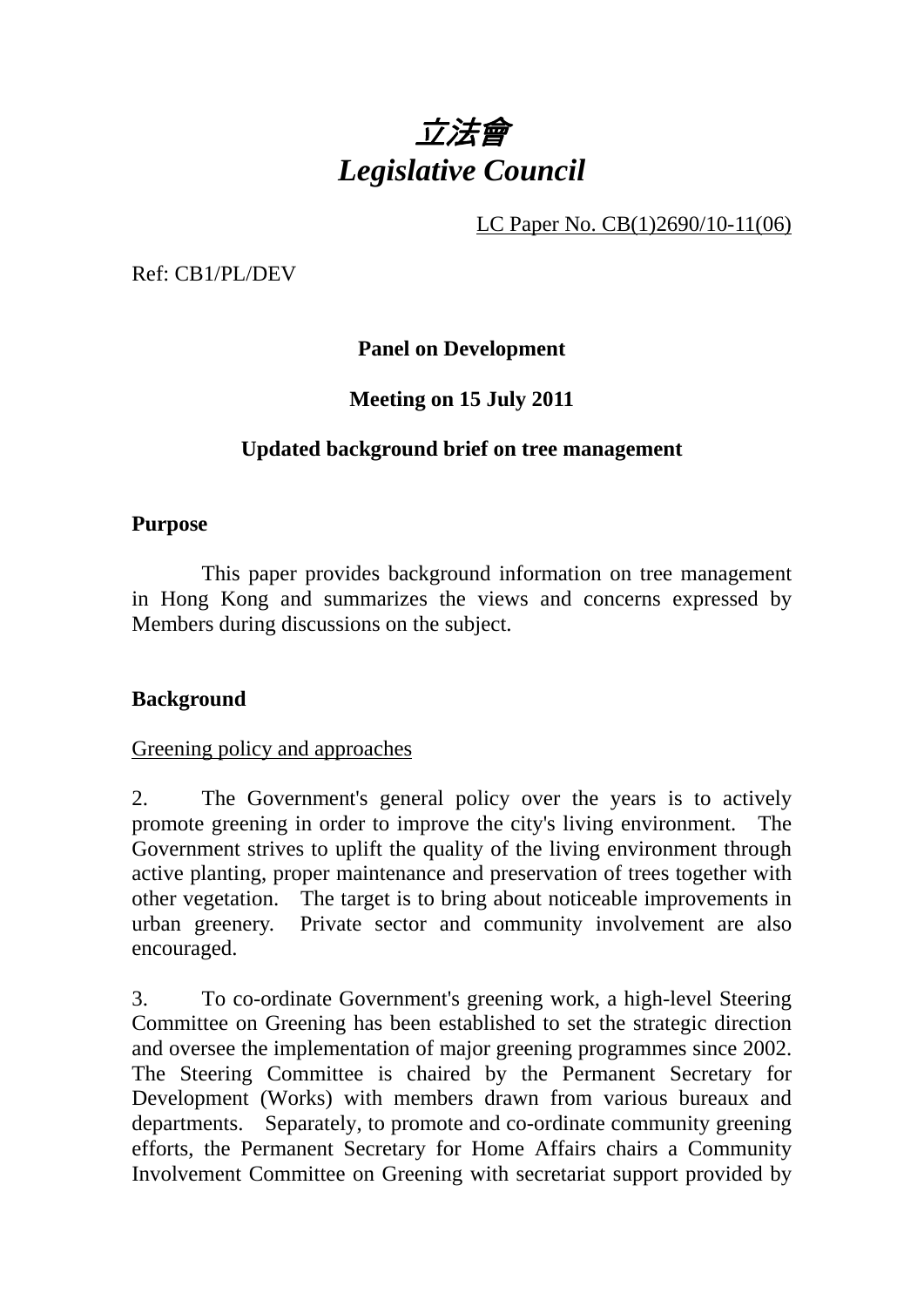the Leisure and Cultural Services Department ("LCSD") and membership drawn from a wide spectrum of non-government bodies as well as government representation.

4. Over the years, Government has adopted an "integrated approach" in assigning responsibilities for preserving and maintaining all vegetation on Government land among relevant departments. As a guide, under this approach, the demarcation of maintenance responsibilities is based on where trees are located and which departments are responsible for maintaining the facilities thereon. Tree maintenance is then part and parcel of the daily management duty of the facilities.

5. With regard to trees on private land, since the 1970's and mid 1980's respectively, the Government has included "tree preservation clauses" and "landscape clauses" in land leases. In the case of redevelopment of land, there is also an opportunity for Government to impose new requirements in regard to tree preservation via the planning regime or through the process of lease modification.

## Task Force on Tree Management

6. On 31 March 2009, the Government announced that the Chief Secretary for Administration would lead a Task Force comprising relevant bureaux and departments to examine a range of issues regarding tree management in Hong Kong, addressing in particular concerns about the public safety aspects of tree management expressed by the Coroner's Court relating to a fatal tree collapse case in Stanley and the Jury's specific recommendations. The Task Force published its report on 29 June 2009. A summary of the recommendations of the Task Force is given in **Appendix I**.

7. As recommended in the Report of the Task Force on Tree Management, the Administration set up the Greening, Landscape and Tress Management Section under the Works Branch of the Development Bureau in March 2010. The Section is underpinned by the Tree Management Office ("TMO") and the Greening and Landscape Office ("GLO"). TMO serves as the central authority and focal point for coordination to ensure more effective implementation of the "integrated approach" and deals with complex cases which cannot be adequately handled by individual departments. GLO is responsible for central coordination of greening and landscaping efforts.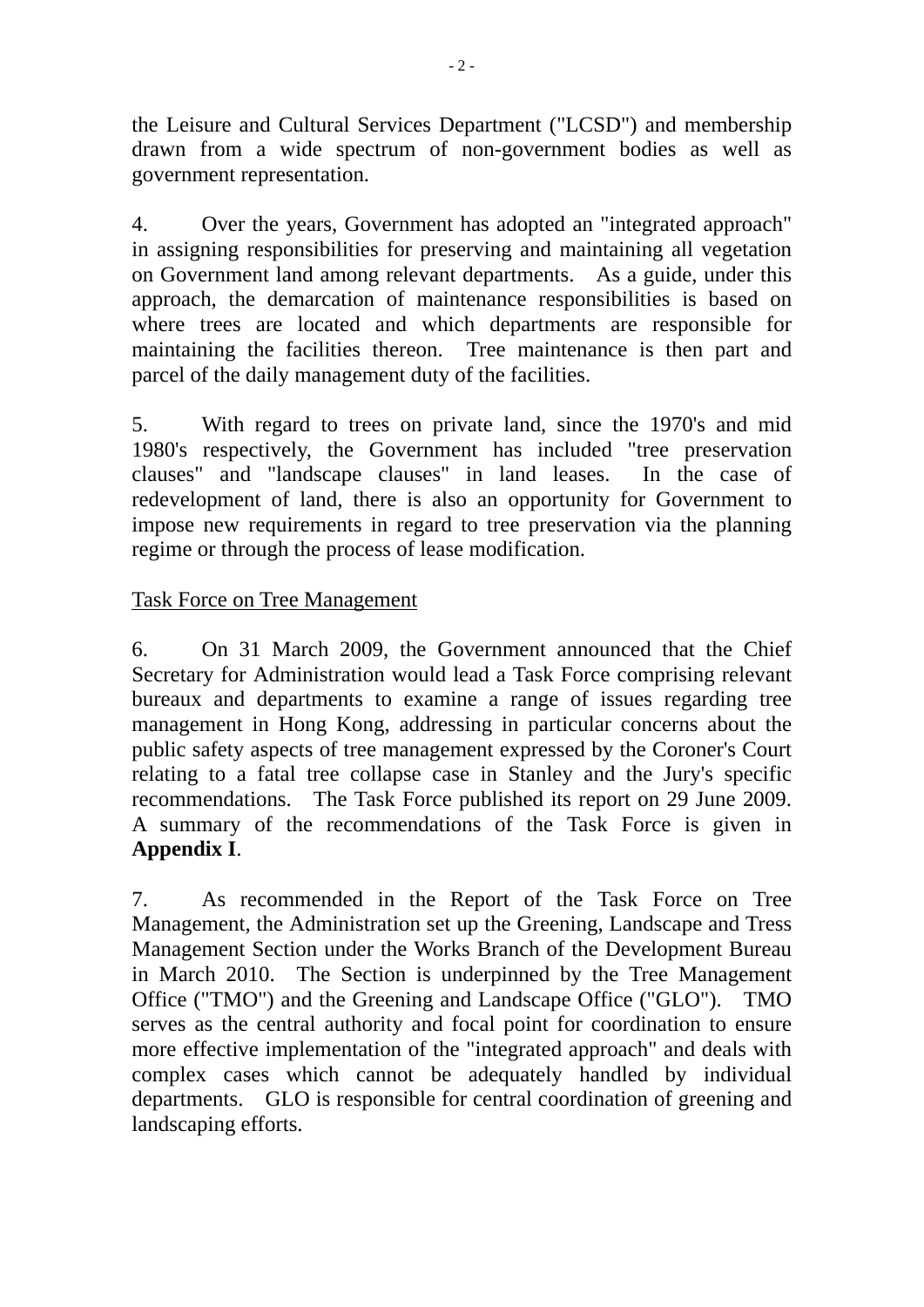Legislation on tree-related matters

8. According to the Administration, the following eight ordinances are most relevant and frequently used by the relevant law enforcement  $\epsilon$ departments<sup>1</sup> --

- (a) Forests and Countryside Ordinance (Cap. 96);
- (b) Public Health and Municipal Services Ordinance (Cap. 132);
- (c) Country Parks Ordinance (Cap. 208);
- (d) Antiquities and Monuments Ordinance (Cap. 53);
- (e) Crimes Ordinance (Cap. 200);
- (f) Theft Ordinance (Cap. 210);
- (g) Summary Offences Ordinance (Cap. 228); and
- (h) Environmental Impact Assessment Ordinance (Cap. 499).

## Old and Valuable Trees

9. To strengthen the protection of trees with special value on unleased Government land within built-up areas or tourist attraction spots in village areas, Government established a Register of Old and Valuable Trees ("OVTs") in 2004, which has been uploaded onto the website of LCSD for public assess. Currently, there are over 500 OVTs on the Register. The register records trees which satisfy certain criteria such as large size, precious or rare species, old age, outstanding form and/or cultural, historical or memorable significance. A set of guidelines was issued to provide a comprehensive scheme to conserve the trees on the Register. Felling or removal of a registered OVT is prohibited, unless with very justified reasons. In addition, the area surrounding a registered tree is designated as a tree protection zone, in which construction works cannot be carried out without the prior approval of the Lands Department.

 $\overline{a}$ 1 A summary of the relevant provisions in the above ordinances can be found at Annex 5 of the Report of the Task Force on Tree Management.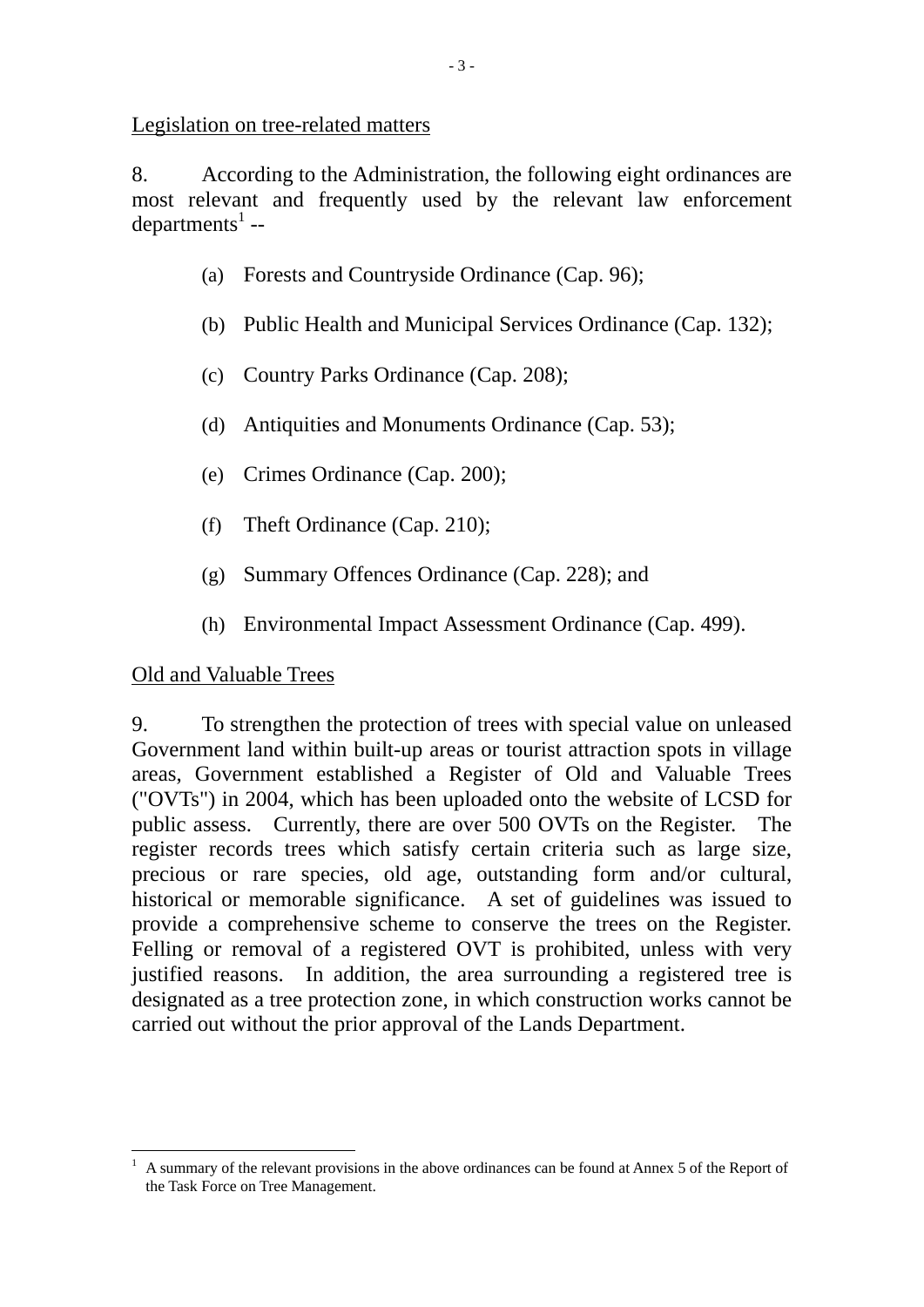### **Views and concerns expressed by Members**

10. The subject of tree management had been discussed at various forums including meetings of the Council, House Committee, Panel on Home Affairs and Panel on Development ("the DEV Panel").

### Council questions

11. Following a fatal incident caused by the collapse of an old tree in Stanley in August 2008 and several tree incidents in subsequent years, Hon James TO, Hon LEE Wing-tat, Hon Vincent FANG, Hon Tanya CHAN, Hon Albert CHAN, Dr Hon Margaret NG, Prof Hon Patrick LAU, Hon Mrs Regina IP and Hon CHAN Hak-kan raised a number of questions on tree management at Council meetings during the 2008-2009 and 2009-2010 sessions. These questions cover a wide range of issues, including reviewing the tree caring method, issuance of guidelines for planting trees and assessing the health conditions of trees, engaging experts in tree inspection, preventing indiscriminate felling of trees, staffing arrangements for tree management work, and introducing tree legislation. Hyperlinks of these questions are provided in **Appendix III**.

#### Adjournment debate at the Council meeting of 9 July 2009

12. At the adjournment debate on the review of the tree management policy and the Report of the Task Force on Tree Management at the Council meeting of 9 July 2009, a number of Members criticized that the report by the Tree Management Task Force had failed to address the crucial problems that had been enumerated by various sectors of the community, including --

- (a) the lack of a dedicated piece of legislation on tree protection and management;
- (b) the fragmentation of responsibilities on tree management among a number of government departments;
- (c) the lack of a qualification framework and accreditation system for tree management personnel;
- (d) the lack of a regulatory/licensing system for private enterprises undertaking tree management tasks; and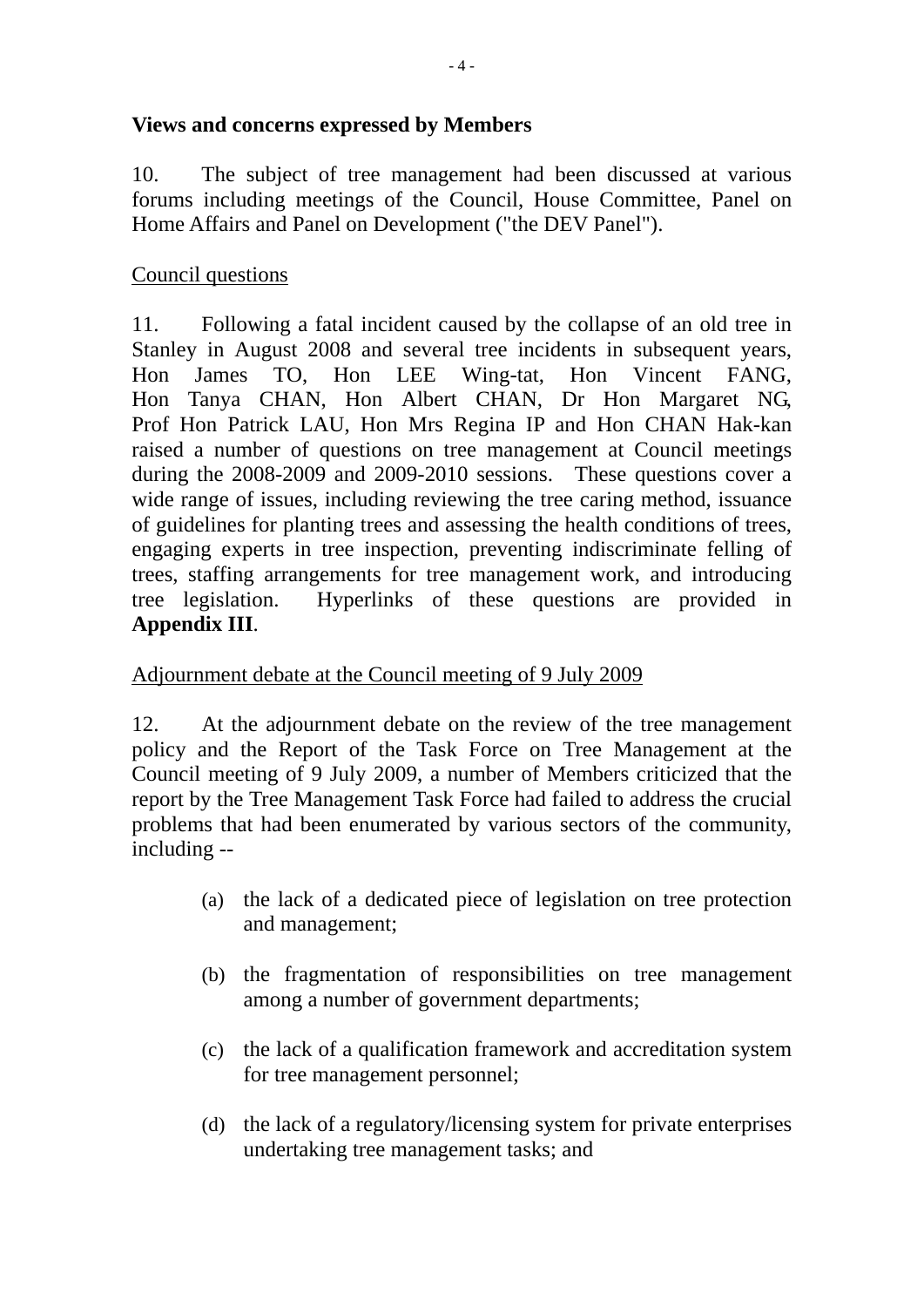(e) mismatch in manpower deployment within government departments for tree management work and inadequate training and guidance for management, supervisory and frontline staff.

13. On the Task Force's proposal to set up two new offices in the Development Bureau to undertake greening and tree management respectively, some Members expressed reservations and considered that this arrangement would only add to the already "fatty" organizational structure for this area of work. Some other Members who were supportive of this proposal in principle still expressed doubt on whether the two new offices could effectively coordinate the work of the various departments involved.

14. Regarding the Task Force's conclusion that there is no need to introduce any legislative change at this stage, some Members called on the Administration to adopt an open attitude and listen to public views before taking a firm stance on the issue. Some Members criticized that the justifications put forth by the Task Force for not pursuing legislative change were untenable, and reflected the failure of the Task Force to realize the underlying reasons of the current problems.

15. Individual Members also called on the Administration to formulate a comprehensive landscaping policy, make use of vacant government sites for growing saplings for tree replenishment, procure advanced equipment for tree inspection, establish an effective notification and response mechanism to deal with sick/dangerous trees, establish a comprehensive database on trees, relocate underground utilities to provide underground space for tree planting, and refrain from contracting out tree management task.

#### Panel on Development

16. The Administration consulted the DEV Panel on the recommendations of the Report of the Task Force on Tree Management on 28 July 2009. Major concerns expressed by members included overlapping of the duties of TMO with those of existing departments engaged in tree management, whether it was suitable for the Development Bureau to take over the task of tree management as the Bureau already had a large policy portfolio and the coordination amongst the policy bureaux concerned since tree management was a shared responsibility of different departments, and staffing support for tree management work at the lower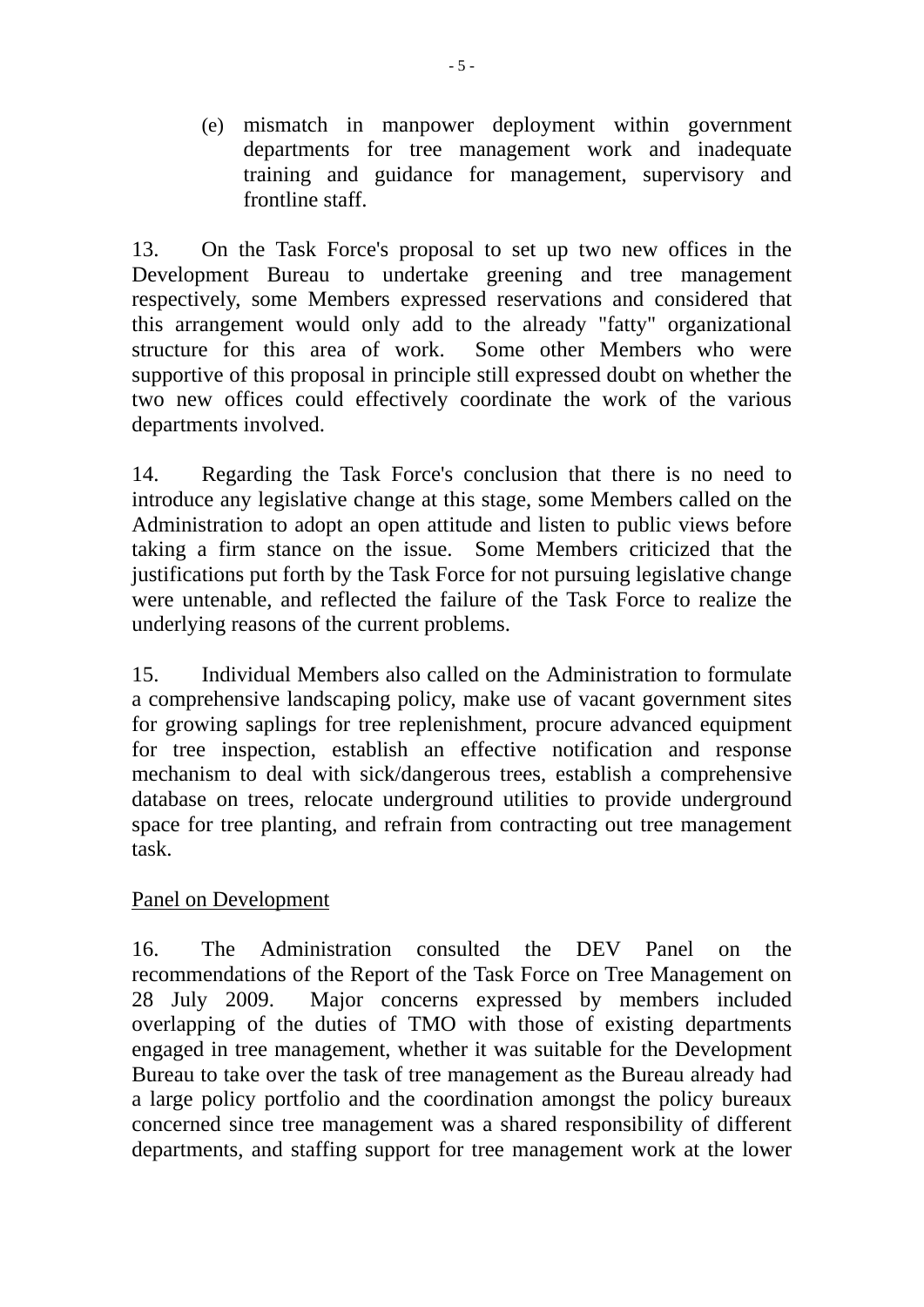level as the Administration had been concentrating in strengthening staffing at the upper level.

17. The Administration explained that since the Development Bureau had all long been overseeing greening, it was logical to place tree management under its purview. There would be no overlap in the responsibilities of TMO and the existing tree management departments. TMO would handle complicated cases which required a higher level of input/coordination and expert advice and would be involved in the formulation of guidelines for departments in carrying out tree management duties. TMO would not take up the routine management and risk assessment responsibilities of the concerned departments. The Administration was aware of the concerns of the frontline staff and would assess the need for additional staffing. In addition, the Administration was liaising with institutions such as Vocational Training Council for providing relevant training courses in order to step up training for frontline staff.

18. On members' suggestion for the Administration to introduce a tree ordinance to regulate tree felling and trimming, provide incentives for tree preservation in schools and on private land as well as impose penalties against acts of damaging or felling trees without a proper cause, the Administration advised that it might not be easy to arrive at a community consensus as there were divergent views in the community on the issue. The Administration would review the effectiveness of the administrative measures and the need to introduce a tree ordinance.

19. The Administration briefed the DEV Panel on the tree management policy and its implementation at the meeting on 27 July 2010. Members expressed concern about understaffing in TMO and other tree management departments. The Administration advised that apart from full-time staff, departments would deploy staff for tree management work on a part-time basis and some departments would also engage contractors to assist in their work.

20. In involving the public to assist in tree management, some members considered that the Administration should strengthen efforts in this area and stressed the need to enhance public's knowledge for identifying trees with health and other problems. To enlist the community's assistance in the surveillance of trees in the territory, the Administration advised that TMO would educate the public on tree management through a variety of community involvement and public education activities, such as distributing leaflets on good practices on tree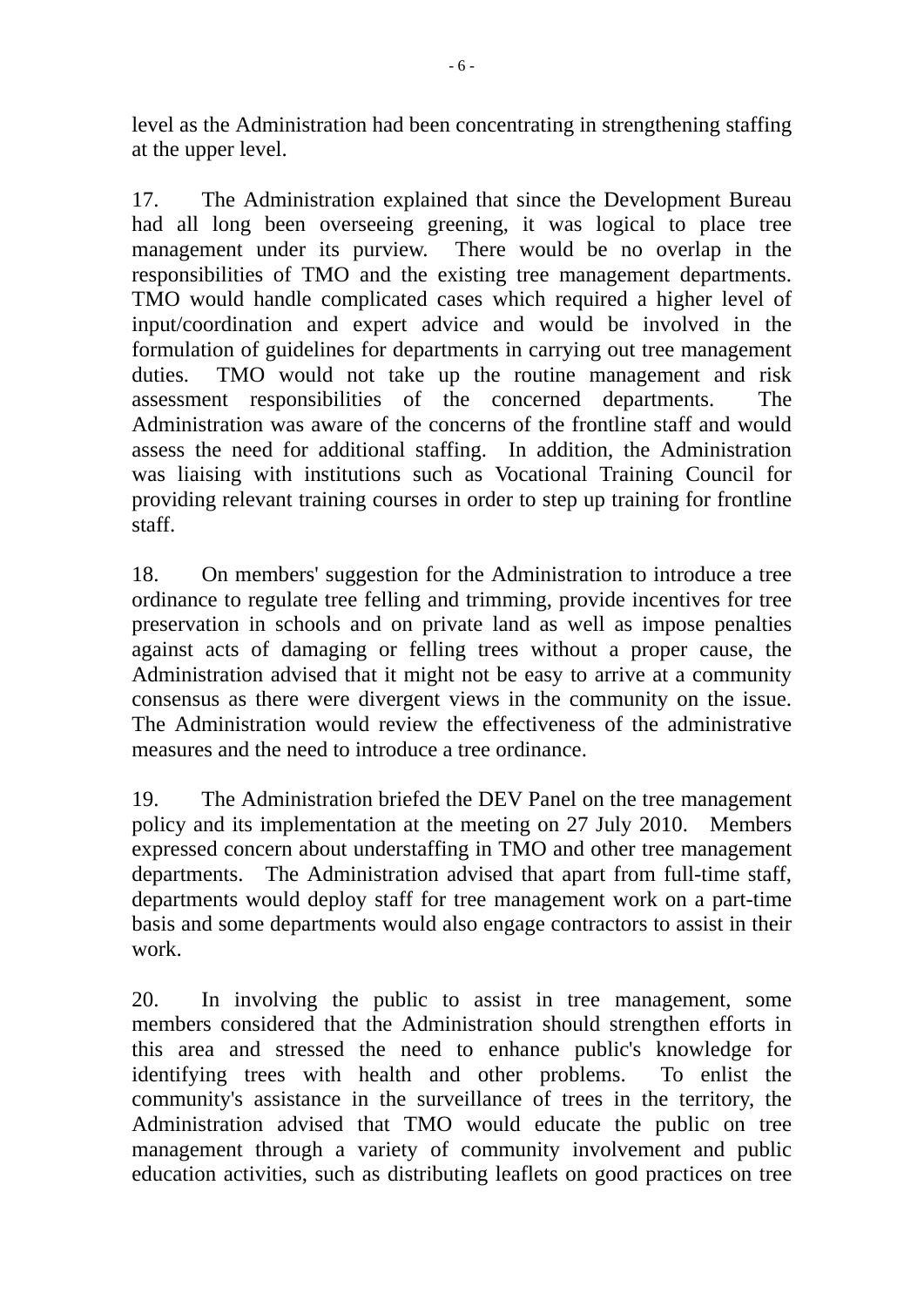management to owners' corporations, management companies and schools, organizing talks and seminars for these parties, launching the Green Ambassadors Scheme, the District Tree Care Volunteers Scheme and the on-line tree care report for the public to inform the Administration of problematic trees.

21. On members' concern about the lack of arboricultural training in Hong Kong's tertiary institutions and the shortage of trained professionals in Government departments, the Administration advised that it attached great importance to the professional standing of TMO and would continue to raise the professional standard of front-line staff of TMO. It would also engage consultants to carry out research study on common biological tree decaying agents in Hong Kong.

22. Some members expressed concern about pruning of roadside trees and planting of new trees in old districts where space was limited for trees to grow healthily. The Administration advised that it accorded great importance to minimizing risks posed by trees with health and other problems at locations with high vehicular or pedestrian flow. As for re-planting, the Administration would, having regard to the site constraints, endeavour to plant new trees as replacements. With the setting up of GLO, the Administration aimed to promote a holistic greening approach embracing adequate space allocation for new planting, selection of suitable planting species, adopting quality landscape design and planting practices, and proper vegetation maintenance on a long-term basis, having regard to ensuring public safety.

## Panel on Home Affairs and House Committee

23. The subject of tree management was also discussed at the meetings of the Panel on Home Affairs on 17 April 2009 and the House Committee on 22 May 2009 respectively. A summary of the views expressed is given in **Appendix II**.

## **Latest development**

24. The Administration will brief the work progress of TMO at the meeting of the DEV Panel on 15 July 2011.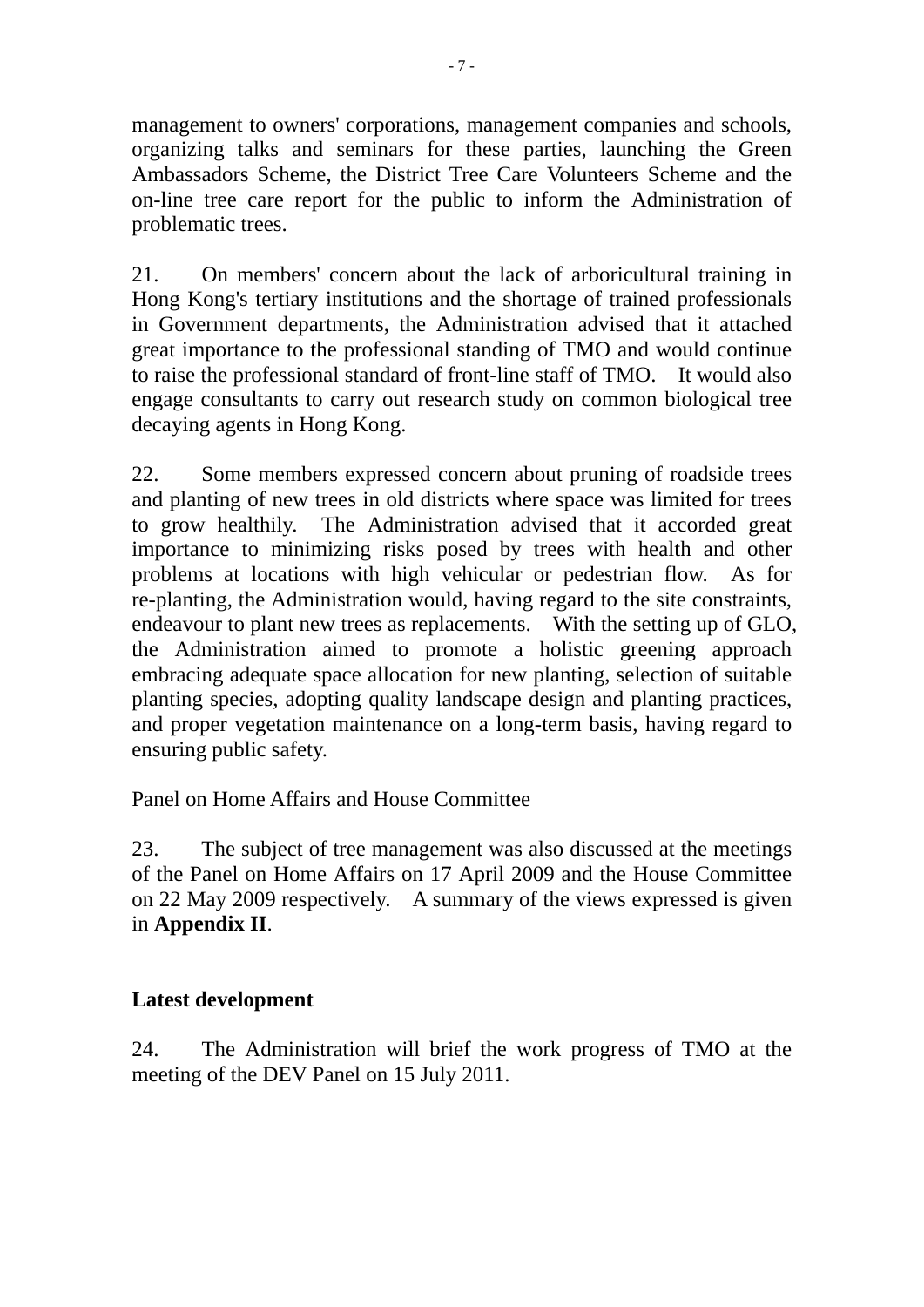25. A list of relevant papers with their hyperlinks is in **Appendix III**.

Council Business Division 1 Legislative Council Secretariat 13 July 2011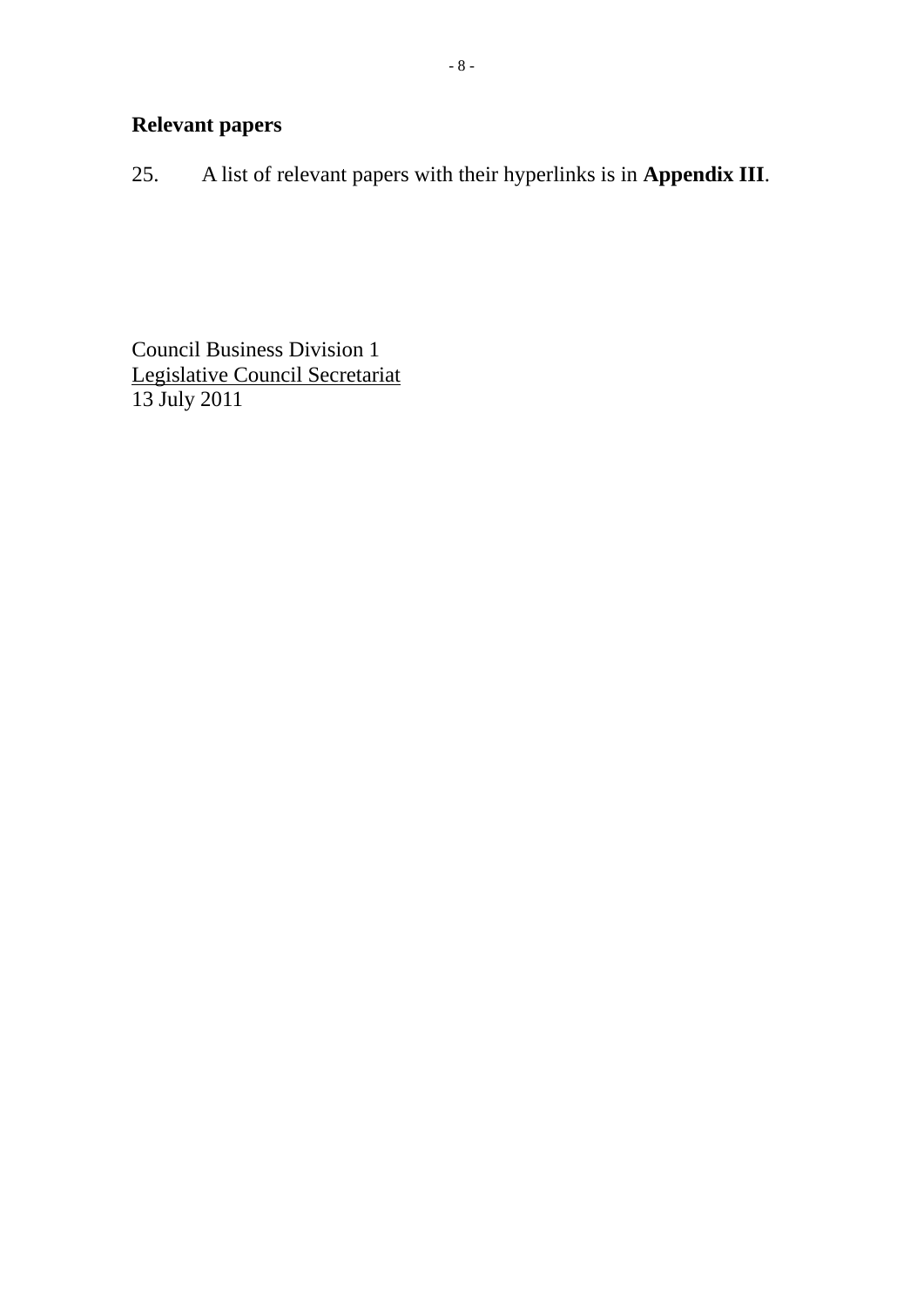#### **Summary of the recommendations of the Task Force on Tree Management**

- (a) The Development Bureau should take up the overall policy responsibility for greening, landscape and tree management. A new post of Principal Assistant Secretary (Greening, Landscape and Tree Management) (at Directorate Pay Scale Point 2) should be created to ensure better integration of greening and tree management and the adoption of a holistic approach;
- (b) a new Tree Management Office should be set up as the central authority and focal point for coordination to ensure more effective implementation of the "integrated approach" in tree management. A new post of Chief Assistant Secretary (at Directorate Pay Scale Point 1) should be created. An expert panel should be set up comprising experts from both locally and outside Hong Kong to provide the needed expertise in both policy and operational aspects of tree management;
- (c) a new Greening and Landscape Office should be set up to be responsible for central coordination of greening and landscaping efforts. It will be established mainly by redeploying the existing staff in Works Branch as well as the Architectural Services Department including the existing post of Chief Landscape Architect (at Directorate Pay Scale Point 1). In order to tap outside expertise, consideration will be given to setting up a Design Panel to help scrutinize the landscape and greening proposals;
- (d) new tree risk assessment arrangements based on a dual approach should be adopted;
- (e) a Training Committee should be set up under the new Tree Management Office to plan staff training in a comprehensive, strategic and continuing manner;
- (f) the new Tree Management Office should liaise with local tertiary education institutions, Vocational Training Council, Construction Industry Council Training Academy and other training providers on the possibility of strengthening the provision of related education and training courses;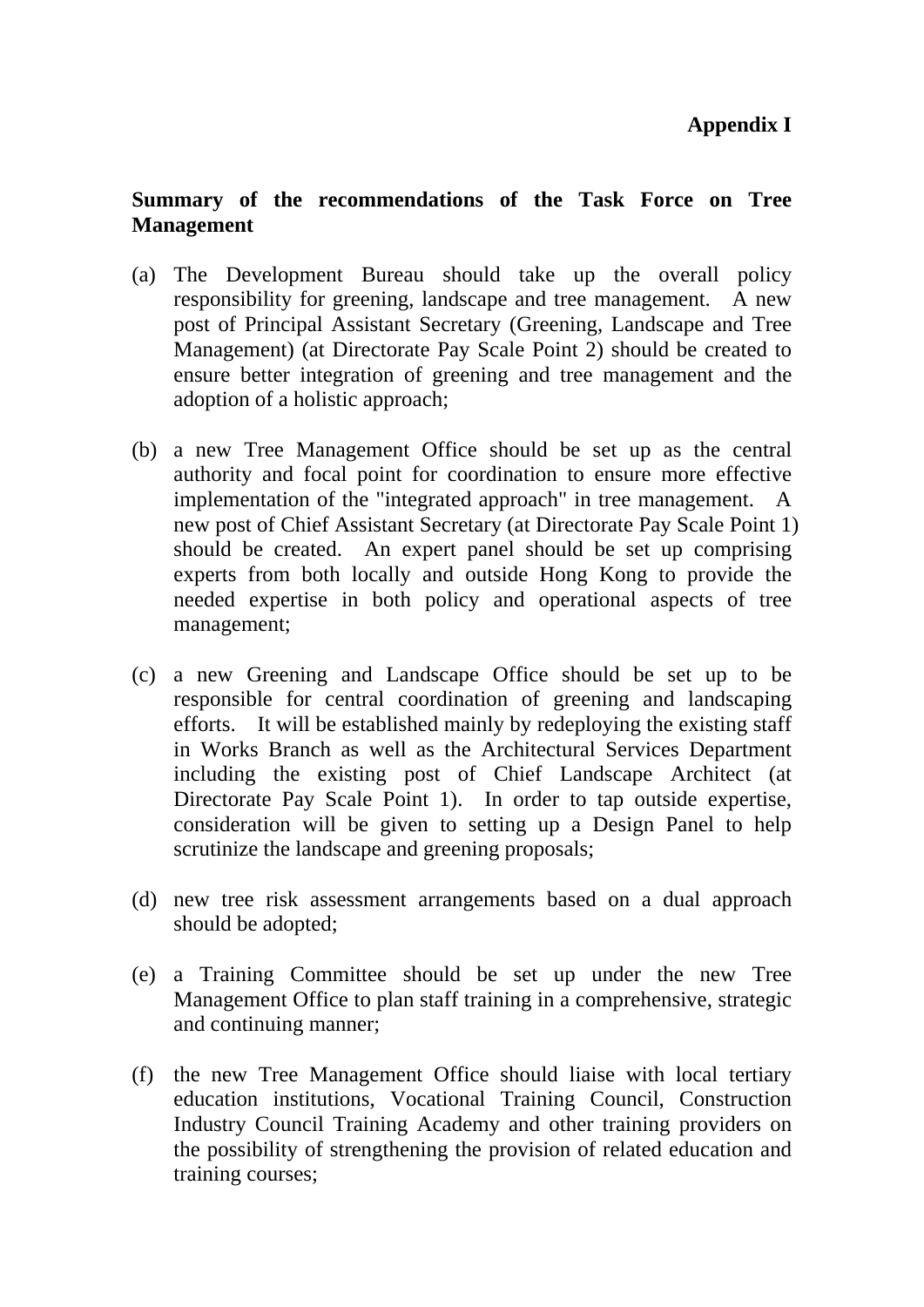- (g) the eligibility criteria of contractors to be recognized as landscape contractors should be reviewed and enhanced;
- (h) there is no need to introduce any legislative change at this stage. However, Government will keep the matter under review having regard to the operational experience of the new improvement measures as set out in this Report;
- (i) community involvement should be strengthened by expanding the existing Green Volunteer Scheme by recruiting more District Tree Care Volunteers and inviting prominent figures in the community to act as Green Ambassadors;
- (j) public education should be strengthened to foster an attitude of care for trees across the territory by the community at large (especially trees located in public facilities such as parks, country parks, housing estates, etc.);
- (k) public education should be strengthened to appeal to private owners to take proper care of trees within their private lots for the benefit and safety of residents and visitors;
- (l) cultivation of proper values and attitude towards protecting the environment (including protection of trees as part of the natural environment) among students should be strengthened via the school curriculum;
- (m) the "1823" hotline should function as the central point to receive public complaints on tree management in general;
- (n) a new tree unit should be set up in the Lands Department to enable it to discharge its duties without having to seek expert advice from other departments;
- (o) the resource requirements of other departments will be assessed to enable them to implement the recommendations as appropriate; and
- (p) more advanced equipment should be procured as necessary.
- *(Source: Extracts from the Executive Summary of the Report of the Task Force on Tree Management)*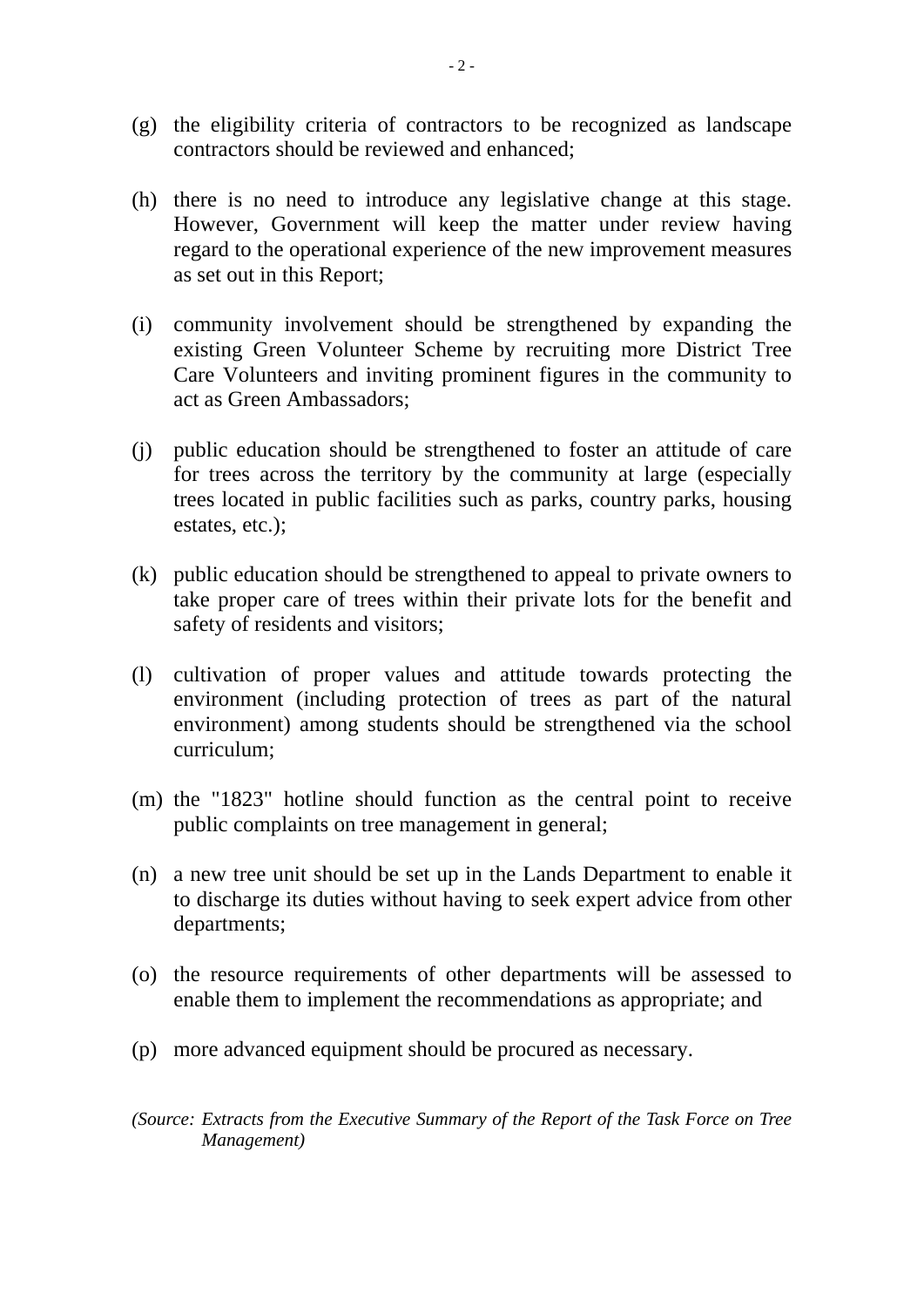#### **Discussion at the meetings of the Panel on Home Affairs and the House Committee**

Major concerns and views expressed by Members during the discussions of the Panel on Home Affairs on 17 April 2009 and the House Committee on 22 May 2009 are summed up as follows --

- (a) the Administration should enhance the professionalism of the tree maintenance teams, ensure proper record-keeping in tree inspection, and accord priority inspection and preservation to trees located at busy spots to ensure public safety;
- (b) guidelines formulated by the tree maintenance departments should be subject to the scrutiny of experts in the field to ensure their consistency and compliance with professional standard;
- (c) a dedicated authority should be set up to coordinate all tree-related issues and a dedicated piece of legislation should be enacted for tree protection;
- (d) the Administration should provide a one-stop hotline service in the handling of tree-related complaints, and solicit the support of District Council members in referring tree maintenance cases reported by the local community;
- (e) tree planting and management required specialized knowledge and experience; it was imperative to nurture/train a pool of local qualified personnel for greening and tree management;
- (f) the Administration should tap local expertise such as the academics in the relevant fields, instead of engaging overseas experts;
- (g) more resources and training should be provided for frontline staff in risk assessment of trees;
- (h) the Administration should collaborate with green groups to enhance public education and community participation in greening; and
- (i) the cost-effectiveness of the transplanting option should be duly considered in the preservation of a tree.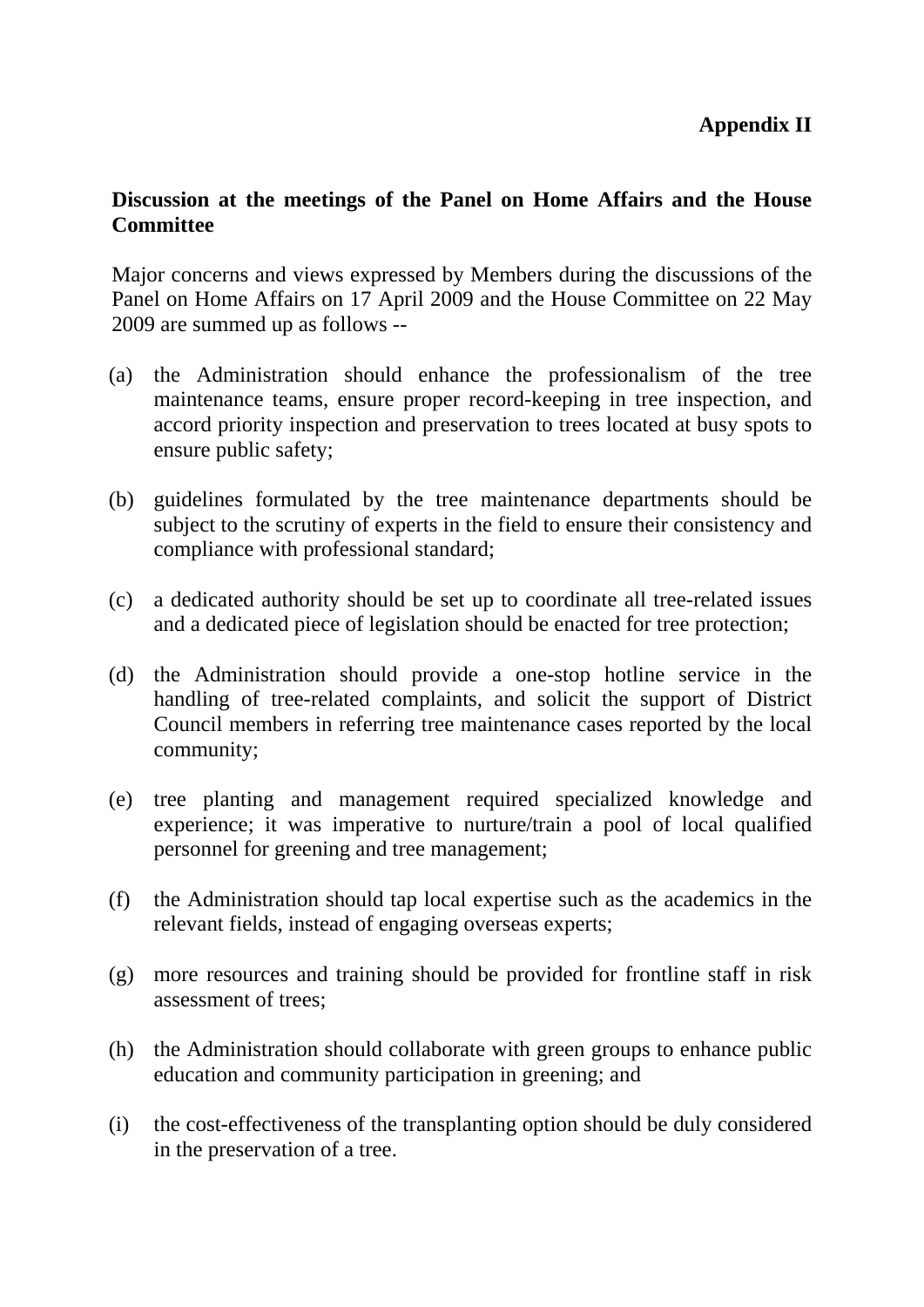# **Appendix III**

# **Tree management**

# **List of relevant papers**

| Date of meeting | <b>Committee</b>         | <b>Papers/Minutes of meeting</b>                                                                                                                                                                  |
|-----------------|--------------------------|---------------------------------------------------------------------------------------------------------------------------------------------------------------------------------------------------|
| 22 October 2008 | Council meeting          | A written question on caring of trees was raised by Hon LEE Wing-tat. [Hansard,<br>pages 191 to 194]<br>http://www.legco.gov.hk/yr08-09/english/counmtg/hansard/cm1022-translate-e.pdf            |
| 22 October 2008 | Council meeting          | A written question on inspection and caring of trees was raised by<br>Hon James TO. [Hansard, pages 194 to 201]<br>http://www.legco.gov.hk/yr08-09/english/counmtg/hansard/cm1022-translate-e.pdf |
| 3 December 2008 | Council meeting          | A written question on caring of trees was raised by Hon Vincent FANG.<br>[Hansard, pages $2511$ to $2514$ ]<br>http://www.legco.gov.hk/yr08-09/english/counmtg/hansard/cm1203-translate-e.pdf     |
| 7 January 2009  | Council meeting          | An oral question on caring of trees was raised by Hon Tanya CHAN. [Hansard,<br>pages 30 to 37<br>http://www.legco.gov.hk/yr08-09/chinese/counmtg/floor/cm0107-confirm-ec.pdf                      |
| 17 April 2009   | Panel on<br>Home Affairs | Administration's paper on greening and tree preservation [LC Paper No.<br>$CB(2)1301/08-09(05)$<br>http://www.legco.gov.hk/yr08-09/english/panels/ha/papers/ha0417cb2-1301-5-e.pdf                |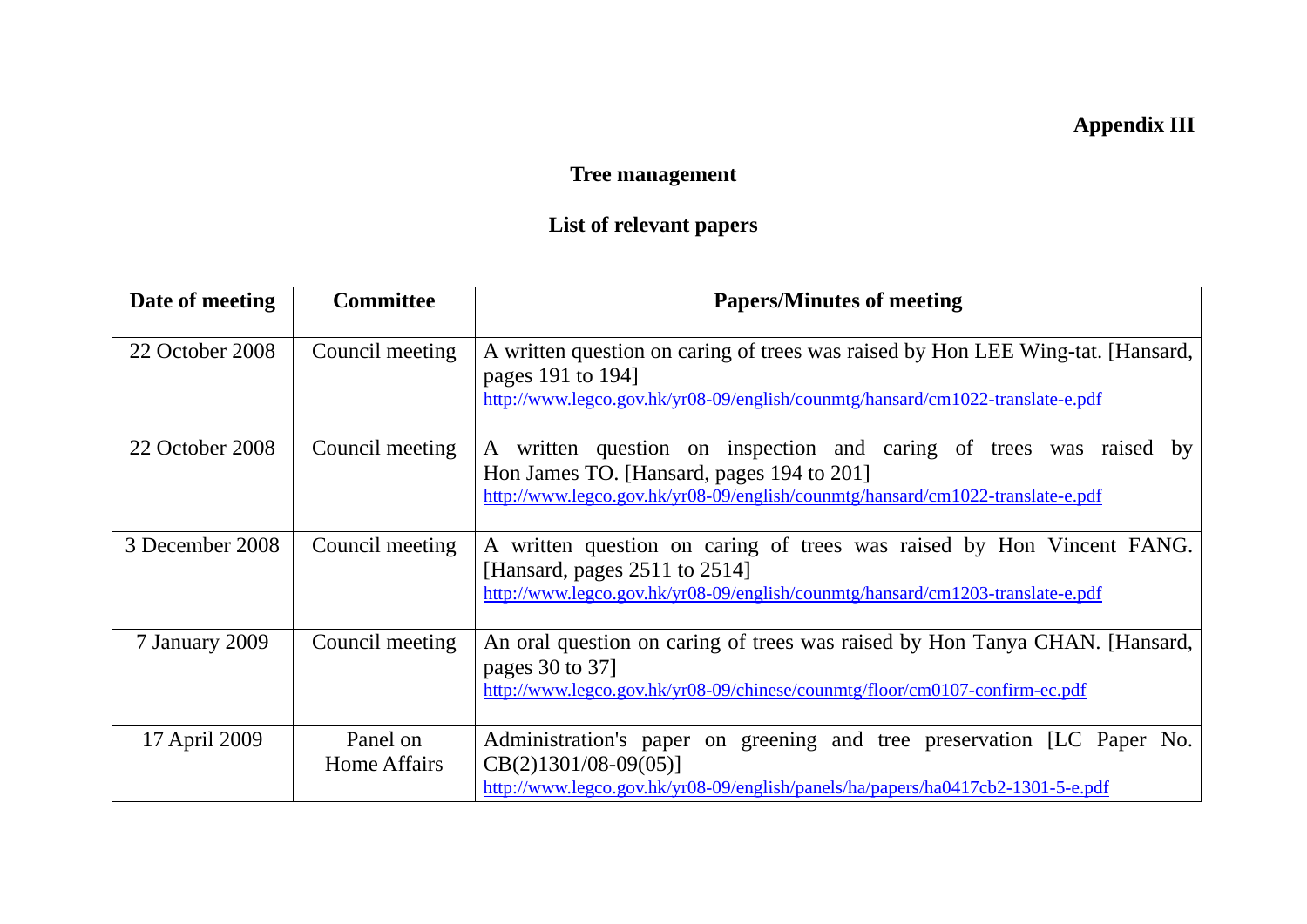| Date of meeting | <b>Committee</b>       | <b>Papers/Minutes of meeting</b>                                                                                                                                                                                                                                                                                                                                     |
|-----------------|------------------------|----------------------------------------------------------------------------------------------------------------------------------------------------------------------------------------------------------------------------------------------------------------------------------------------------------------------------------------------------------------------|
|                 |                        | Paper on greening and tree preservation prepared by the Legislative Council<br>Secretariat (Background brief) [LC Paper No. CB(2)1301/08-09(06)]<br>http://www.legco.gov.hk/yr08-09/english/panels/ha/papers/ha0417cb2-1301-6-e.pdf<br>Minutes of meeting [LC Paper No. CB(2)1789/08-09]<br>http://www.legco.gov.hk/yr08-09/english/panels/ha/minutes/ha20090417.pdf |
| 20 May 2009     | Council meeting        | A written question on tree conservation work of the Leisure and Cultural<br>Services Department was raised by Hon Tanya CHAN. [Hansard, pages<br>63 to 65]<br>http://www.legco.gov.hk/yr08-09/chinese/counmtg/floor/cm0520-confirm-ec.pdf                                                                                                                            |
| 22 May 2009     | <b>House Committee</b> | Administration's paper on review of tree management [LC Paper No.<br>$CB(2)1598/08-09(01)$<br>http://www.legco.gov.hk/yr08-09/english/hc/papers/hc0522cb2-1598-1-e.pdf<br>Verbatim record of the proceedings [LC Paper No. CB(2)1803/08-09]<br>http://www.legco.gov.hk/yr08-09/chinese/hc/minutes/hc20090522a.pdf                                                    |
| ---             |                        | Report of the Task Force on Tree Management<br>http://www.devb.gov.hk/en/home/report_of_the_task_force_on_tree_management.pdf                                                                                                                                                                                                                                        |
| 10 June 2009    | Council meeting        | An oral question on caring of trees was raised by Hon Tanya CHAN. [Hansard,<br>pages 39 to 45]<br>http://www.legco.gov.hk/yr08-09/chinese/counmtg/floor/cm0610-confirm-ec.pdf                                                                                                                                                                                        |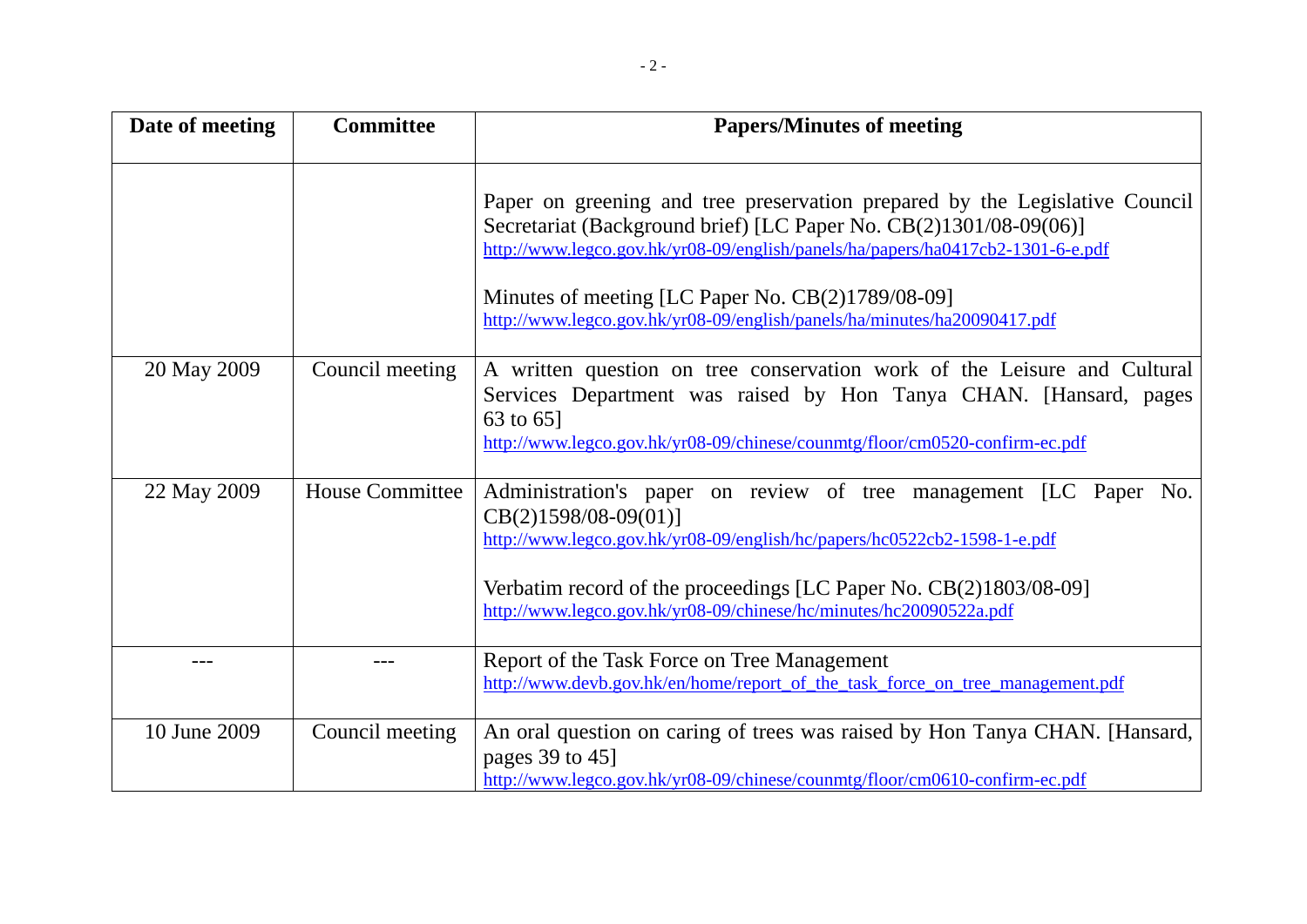| Date of meeting | <b>Committee</b>        | <b>Papers/Minutes of meeting</b>                                                                                                                                                                                               |
|-----------------|-------------------------|--------------------------------------------------------------------------------------------------------------------------------------------------------------------------------------------------------------------------------|
| 28 July 2009    | Panel on<br>Development | Administration's paper on the Report of the Task Force on Tree Management --<br>People, Trees, Harmony [LC Paper No. CB(1)2342/08-09(06)]<br>http://www.legco.gov.hk/yr08-09/english/panels/dev/papers/dev0728cb1-2342-6-e.pdf |
|                 |                         | Paper on tree management prepared by the Legislative Council Secretariat<br>(Background brief) [LC Paper No. CB(1)2342/08-09(07)]<br>http://www.legco.gov.hk/yr08-09/english/panels/dev/papers/dev0728cb1-2342-7-e.pdf         |
|                 |                         | Minutes of meeting [LC Paper No. CB(1)479/09-10]<br>http://www.legco.gov.hk/yr08-09/english/panels/dev/minutes/dev20090728.pdf                                                                                                 |
| 26 May 2010     | Council meeting         | felling<br>An<br>oral<br>question<br>planting<br>raised<br>tree<br>and<br>on<br>was<br>by<br>Prof Hon Patrick LAU.<br>http://www.info.gov.hk/gia/general/201005/26/P201005260192.htm                                           |
| 30 June 2010    | Council meeting         | An oral question on tree felling incidents was raised by Hon Mrs Regina IP.<br>http://www.info.gov.hk/gia/general/201006/30/P201006300234.htm                                                                                  |
|                 |                         | A written question on felling of trees within the campus of Maryknoll Convent<br>School was raised by Hon Tanya CHAN.<br>http://www.info.gov.hk/gia/general/201006/30/P201006300253.htm                                        |
| 7 July 2010     | Council meeting         | An oral question on tree management work was raised by Hon Tanya CHAN.<br>http://www.info.gov.hk/gia/general/201007/07/P201007070160.htm                                                                                       |